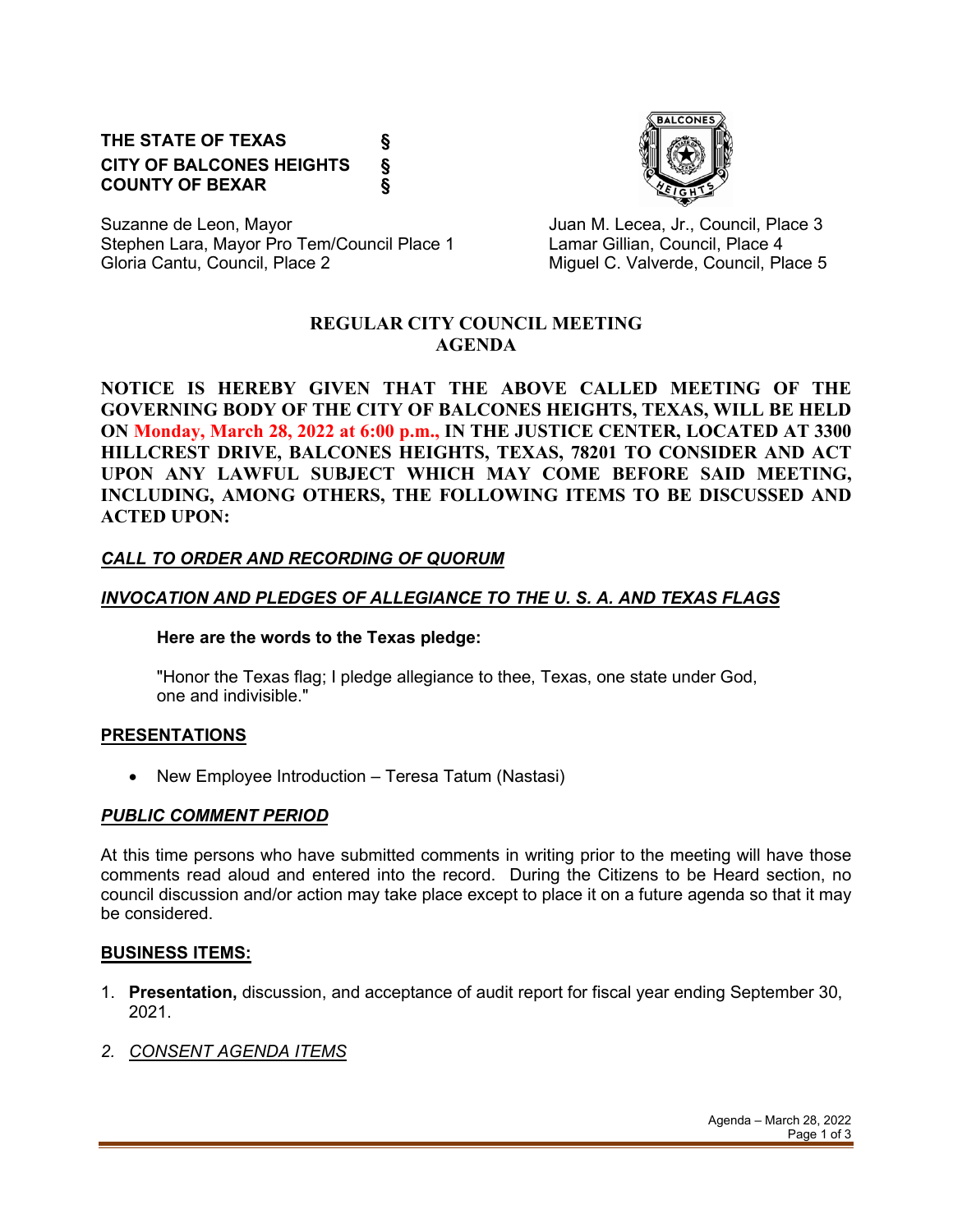- a. Approval of minutes for Regular Meeting of February 28, 2022
- b. Finance Report for the month of February 2022
- 3. Presentation followed by a **Public Hearing** to solicit input from the citizens on the possible distribution of American Rescue Plan Act (ARPA) funds. (Messick)
- 4. Discussion and possible **ACTION** to approve resolution regarding the potential distribution of American Rescue Plan Act (ARPA) funds. (Messick)
- 5. Consideration and **ACTION** to adopt a resolution to execute the Bexar County Community Development Block Grant Interlocal Agreement for the Pleasant Drive street reconstruction project. (Thelen)
- 6. Discussion and possible **ACTION** regarding the city newsletter. (Valverde/Nastasi)
- 7. Discussion and possible **ACTION** to approve a proposal and authorize payment for annual street repairs including fire department rear drive access as approved in FY 2022-2023 annual budget. (Thelen)
- 8. Discuss and provide direction to staff regarding seeking an EPA Brownfields Assessment Grant during the application period in September 2022. (Harris/Thelen)
- 9. Comprehensive Land Use project update.
- 10. Strategic Plan Update. (Nastasi/Thelen)
- 11. Economic Development Corporation Summary. (Nastasi)
- 12. Finance Committee Update. (Gillian)
- 13. Department Reports and Q&A (Police Department, Fire Department, Community Development, Finance, and Economic Development & Public Affairs*)*

#### *ANNOUNCEMENTS AND REQUESTS:*

- 14. Announcements by City Administrator
- 15. Announcements by Mayor and Council Members
- 16. Agenda Item Requests by Mayor and Council Members to be placed on a future City Council agenda.

## *ADJOURNMENT:*

#### **DECORUM REQUIRED**

**Any disruptive behavior, including shouting or derogatory statements or comments may be ruled out of order by the Presiding Officer.** 

The Balcones Heights City Council reserves the right to adjourn into **executive session** at any time to discuss any of the matters listed above, as authorized by Texas Government Code § 551.071